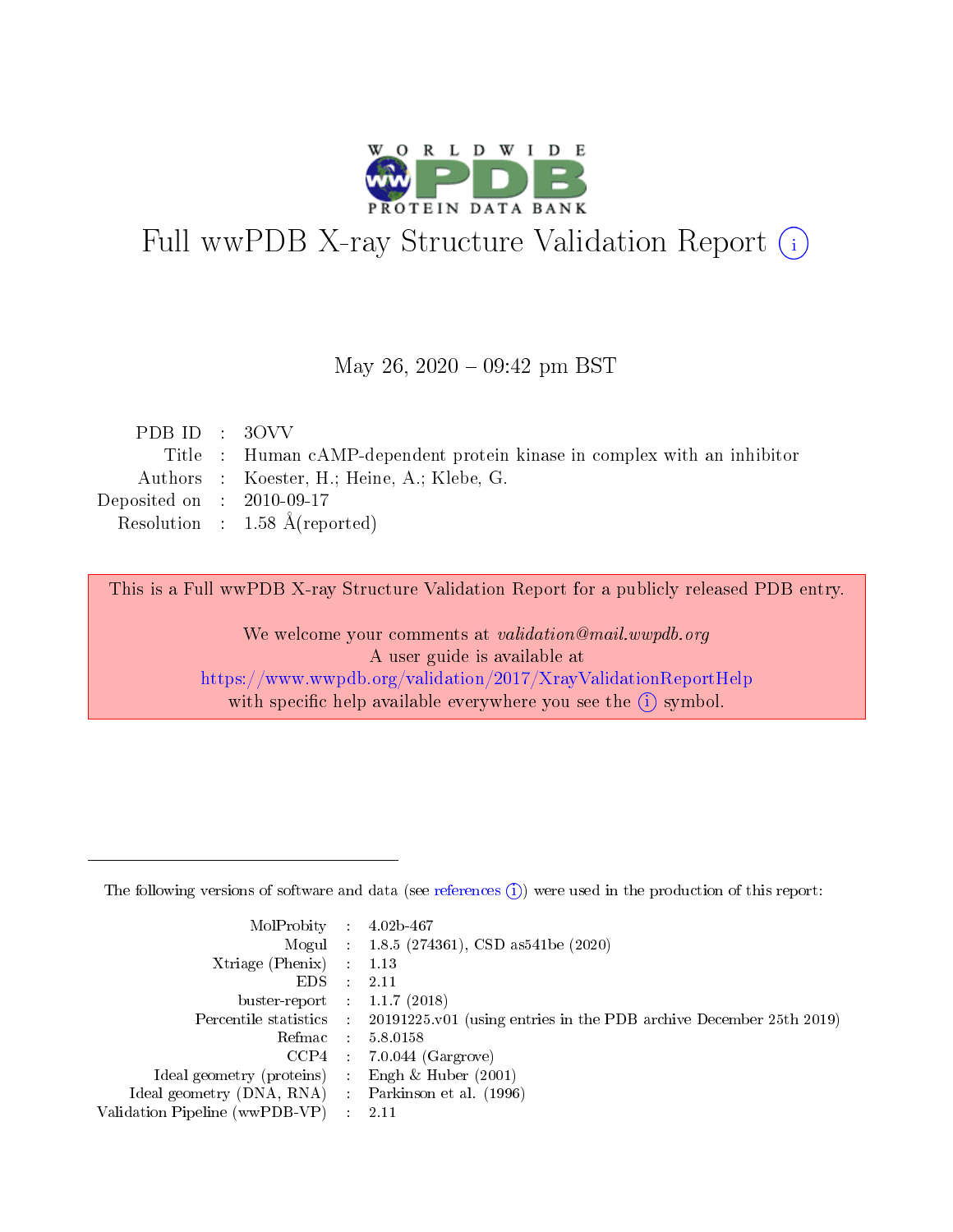# 1 [O](https://www.wwpdb.org/validation/2017/XrayValidationReportHelp#overall_quality)verall quality at a glance  $(i)$

The following experimental techniques were used to determine the structure: X-RAY DIFFRACTION

The reported resolution of this entry is 1.58 Å.

Percentile scores (ranging between 0-100) for global validation metrics of the entry are shown in the following graphic. The table shows the number of entries on which the scores are based.



| Metric                | Whole archive<br>$(\#\mathrm{Entries})$ | Similar resolution<br>$(\#\text{Entries},\,\text{resolution}\,\,\text{range}(\textup{\AA}))$ |
|-----------------------|-----------------------------------------|----------------------------------------------------------------------------------------------|
| $R_{free}$            | 130704                                  | $5534(1.60-1.56)$                                                                            |
| Clashscore            | 141614                                  | $5861(1.60-1.56)$                                                                            |
| Ramachandran outliers | 138981                                  | $5708(1.60-1.56)$                                                                            |
| Sidechain outliers    | 138945                                  | $5703(1.60-1.56)$                                                                            |
| RSRZ outliers         | 127900                                  | $5431(1.60-1.56)$                                                                            |

The table below summarises the geometric issues observed across the polymeric chains and their fit to the electron density. The red, orange, yellow and green segments on the lower bar indicate the fraction of residues that contain outliers for  $>=3, 2, 1$  and 0 types of geometric quality criteria respectively. A grey segment represents the fraction of residues that are not modelled. The numeric value for each fraction is indicated below the corresponding segment, with a dot representing fractions  $\epsilon=5\%$  The upper red bar (where present) indicates the fraction of residues that have poor fit to the electron density. The numeric value is given above the bar.

| Mol | Chain <sup>1</sup> | Length | Quality of chain |     |
|-----|--------------------|--------|------------------|-----|
|     |                    | 9⊾ี    | 3%<br>88%        | 8%  |
|     |                    | 20     | 5%<br>90%        | 10% |

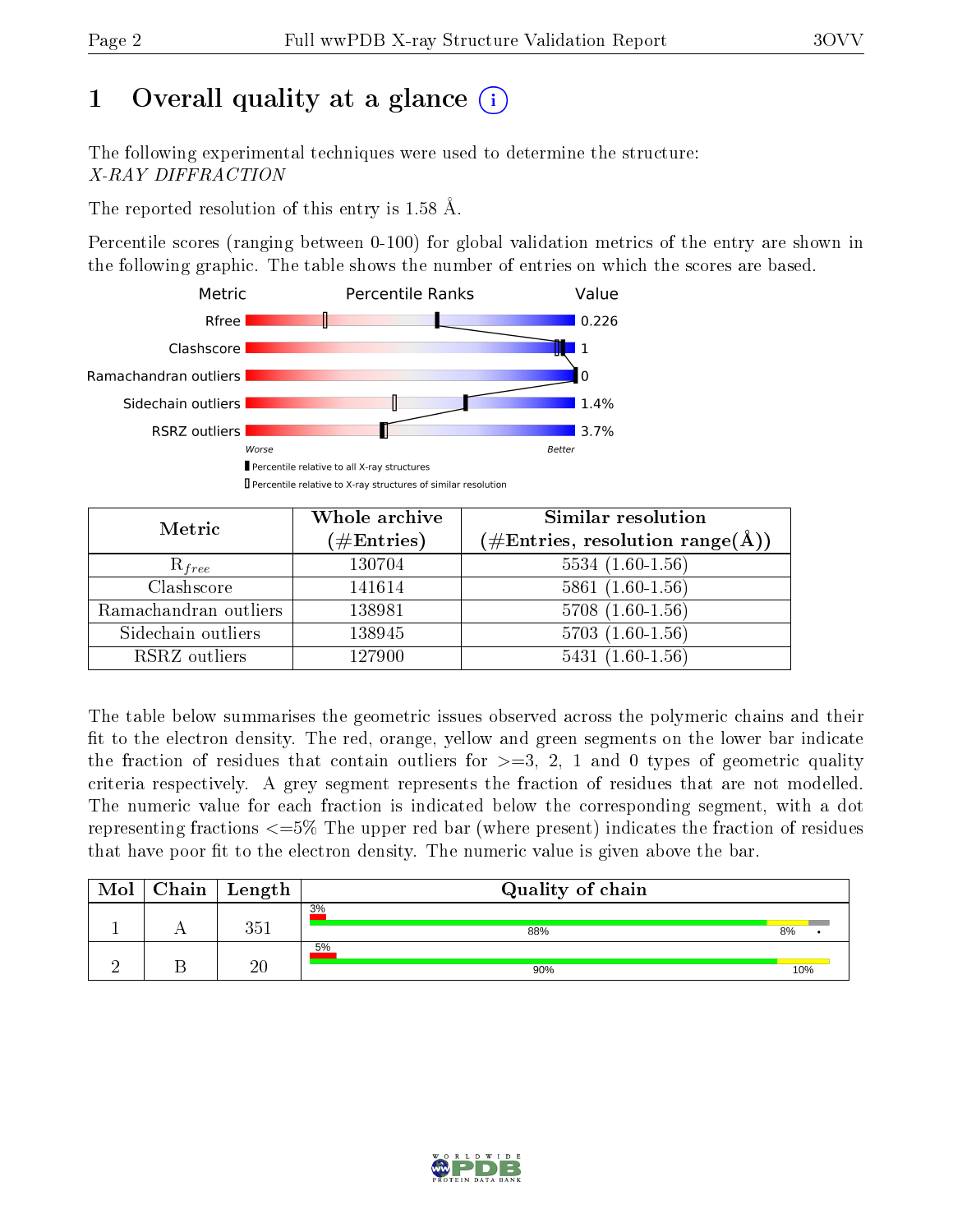# 2 Entry composition  $\left( \cdot \right)$

There are 5 unique types of molecules in this entry. The entry contains 3269 atoms, of which 0 are hydrogens and 0 are deuteriums.

In the tables below, the ZeroOcc column contains the number of atoms modelled with zero occupancy, the AltConf column contains the number of residues with at least one atom in alternate conformation and the Trace column contains the number of residues modelled with at most 2 atoms.

• Molecule 1 is a protein called cAMP-dependent protein kinase catalytic subunit alpha.

| Mol | Chain   Residues | Atoms         |      |     |     | $\text{ZeroOcc}$   AltConf   Trace |  |  |  |
|-----|------------------|---------------|------|-----|-----|------------------------------------|--|--|--|
|     | 337              | Total<br>2757 | 1800 | 459 | 488 |                                    |  |  |  |

• Molecule 2 is a protein called cAMP-dependent protein kinase inhibitor alpha.

| Mol | Chain   Residues | Atoms            |  |          | $\text{ZeroOcc}$   AltConf   Trace |  |
|-----|------------------|------------------|--|----------|------------------------------------|--|
|     |                  | Total C N<br>153 |  | 93 32 28 |                                    |  |

 Molecule 3 is N'-[(1E)-(4-hydroxyphenyl)methylidene]-2-(3-methoxyphenyl)acetohydrazide (three-letter code: 1SB) (formula:  $C_{16}H_{16}N_2O_3$ ).



| Mol | $\mid$ Chain $\mid$ Residues $\mid$ |           | Atoms |  | $ZeroOcc \   \ AltConf$ |  |
|-----|-------------------------------------|-----------|-------|--|-------------------------|--|
|     |                                     | Total C N | 16.   |  |                         |  |
|     |                                     |           |       |  |                         |  |

• Molecule 4 is (2S,3S)-butane-2,3-diol (three-letter code: BUD) (formula:  $C_4H_{10}O_2$ ).

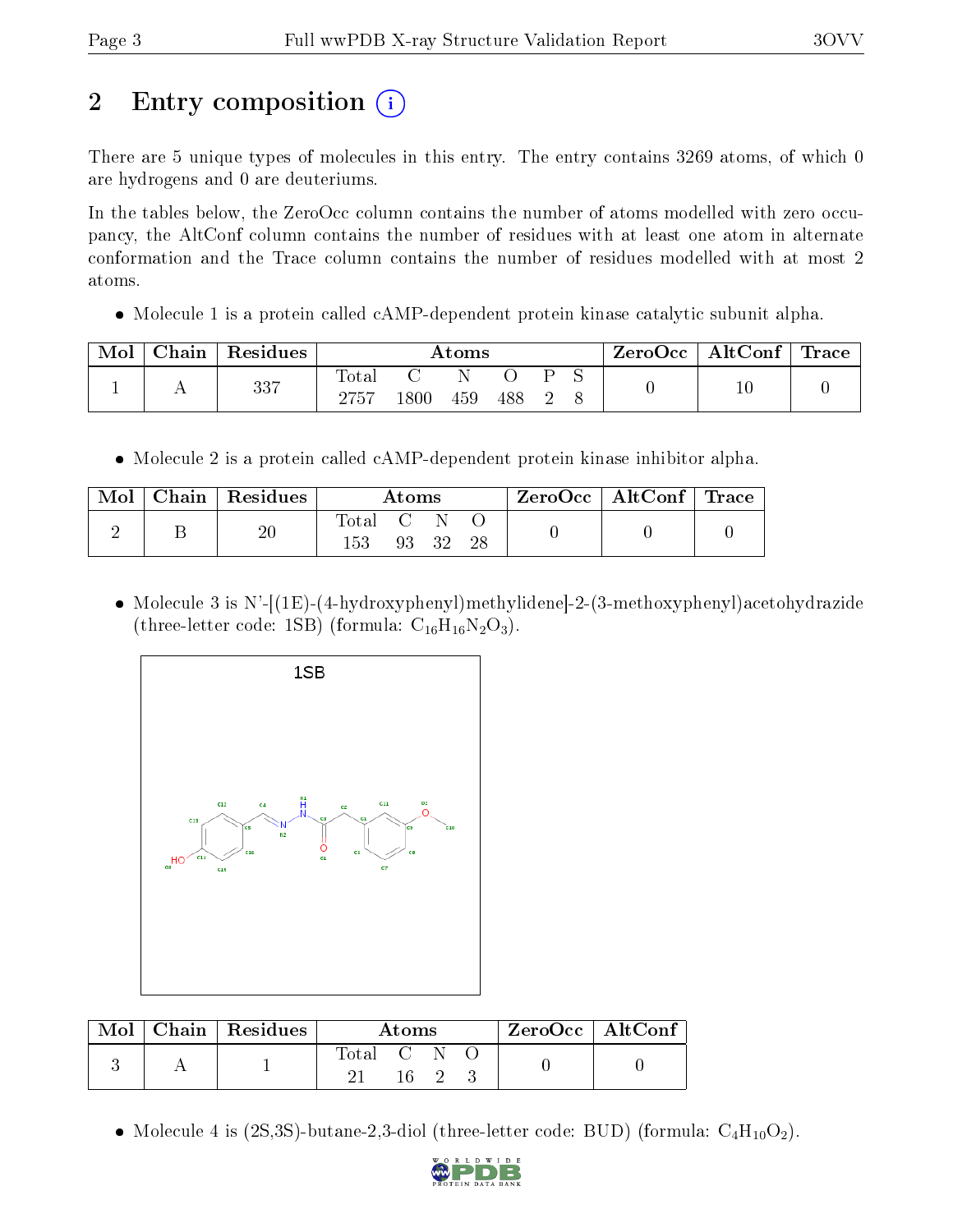

|  | $\blacksquare$ Mol $\vert$ Chain $\vert$ Residues | <b>Atoms</b> |  |  | ZeroOcc   AltConf |  |
|--|---------------------------------------------------|--------------|--|--|-------------------|--|
|  |                                                   | Total C C    |  |  |                   |  |

• Molecule 5 is water.

|  | Mol   Chain   Residues | Atoms               | $ZeroOcc \   \ AltConf \  $ |
|--|------------------------|---------------------|-----------------------------|
|  | 303                    | Total<br>303<br>303 |                             |
|  | 29                     | Total<br>29<br>29   |                             |

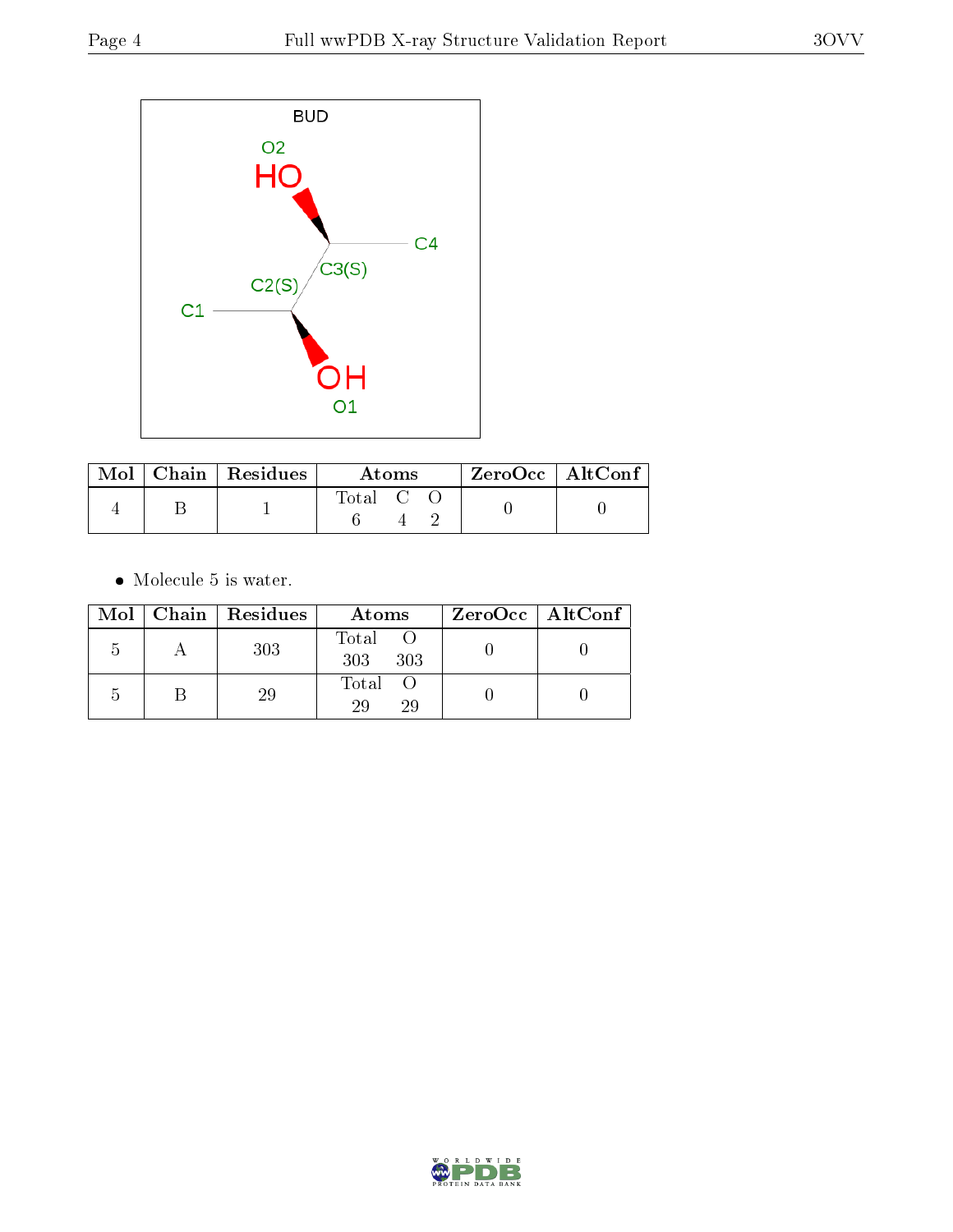## 3 Residue-property plots  $(i)$

These plots are drawn for all protein, RNA and DNA chains in the entry. The first graphic for a chain summarises the proportions of the various outlier classes displayed in the second graphic. The second graphic shows the sequence view annotated by issues in geometry and electron density. Residues are color-coded according to the number of geometric quality criteria for which they contain at least one outlier: green  $= 0$ , yellow  $= 1$ , orange  $= 2$  and red  $= 3$  or more. A red dot above a residue indicates a poor fit to the electron density (RSRZ  $> 2$ ). Stretches of 2 or more consecutive residues without any outlier are shown as a green connector. Residues present in the sample, but not in the model, are shown in grey.

• Molecule 1: cAMP-dependent protein kinase catalytic subunit alpha





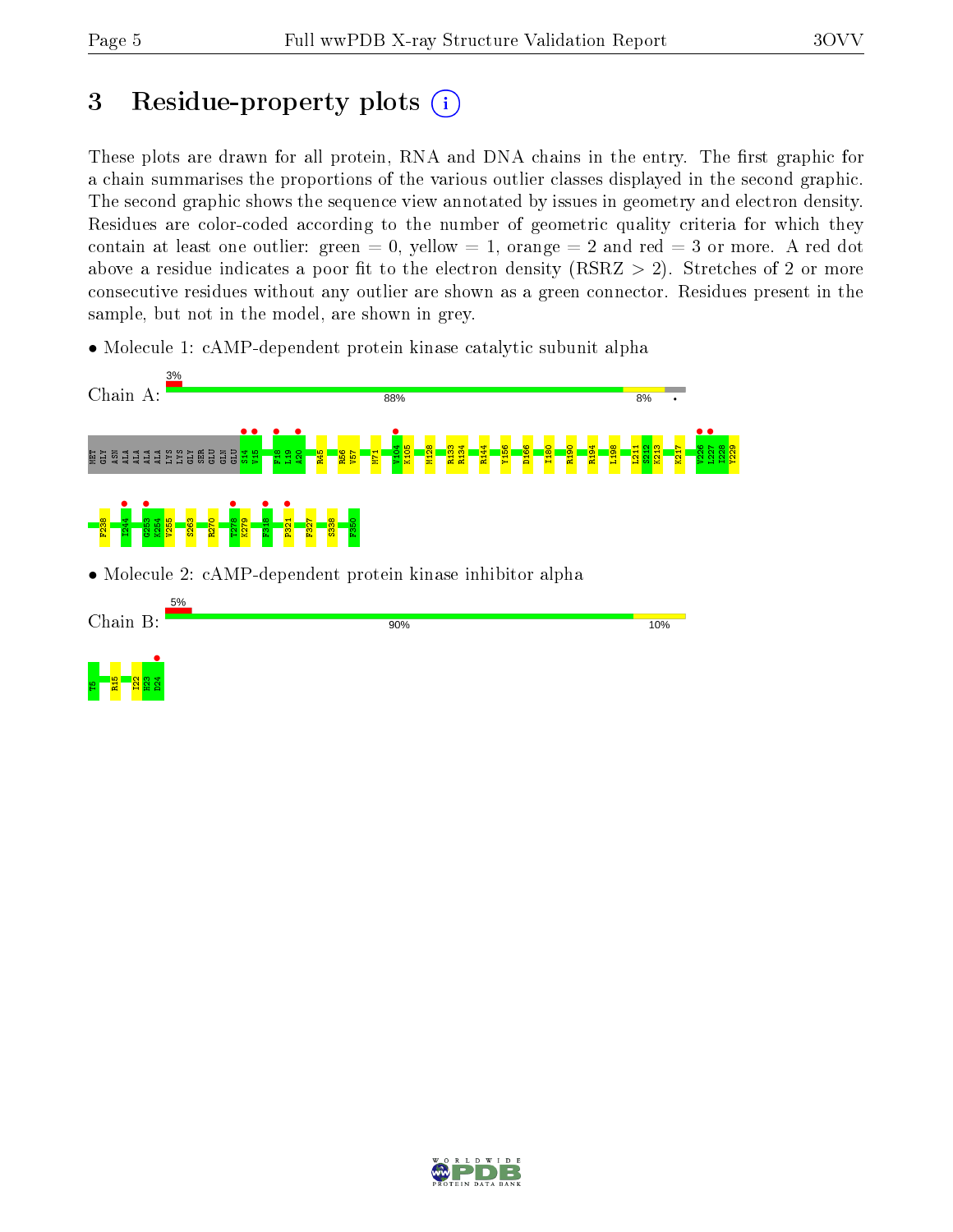# 4 Data and refinement statistics  $(i)$

| Property                                                             | Value                                            | Source     |
|----------------------------------------------------------------------|--------------------------------------------------|------------|
| Space group                                                          | P 21 21 21                                       | Depositor  |
| Cell constants                                                       | 73.22Å<br>75.76Å<br>79.95Å                       |            |
| a, b, c, $\alpha$ , $\beta$ , $\gamma$                               | $90.00^\circ$<br>$90.00^\circ$<br>$90.00^\circ$  | Depositor  |
| Resolution $(A)$                                                     | 10.00<br>$-1.58$                                 | Depositor  |
|                                                                      | 27.00<br>$-1.58$                                 | <b>EDS</b> |
| % Data completeness                                                  | $95.3(10.00-1.58)$                               | Depositor  |
| (in resolution range)                                                | $95.1(27.00-1.58)$                               | <b>EDS</b> |
| $R_{merge}$                                                          | (Not available)                                  | Depositor  |
| $\mathrm{R}_{sym}$                                                   | 0.04                                             | Depositor  |
| $\sqrt{I/\sigma}(I) > 1$                                             | 3.26 (at $1.58\text{\AA}$ )                      | Xtriage    |
| Refinement program                                                   | SHELXL-97                                        | Depositor  |
|                                                                      | $\overline{0.184}$ ,<br>0.232                    | Depositor  |
| $R, R_{free}$                                                        | 0.188<br>0.226                                   | DCC        |
| $R_{free}$ test set                                                  | 2938 reflections $(5.00\%)$                      | wwPDB-VP   |
| Wilson B-factor $(A^2)$                                              | 17.4                                             | Xtriage    |
| Anisotropy                                                           | 0.119                                            | Xtriage    |
| Bulk solvent $k_{sol}(e/\mathring{A}^3)$ , $B_{sol}(\mathring{A}^2)$ | $0.34$ , 59.6                                    | <b>EDS</b> |
| L-test for twinning <sup>2</sup>                                     | $\vert > \; = 0.50, \, < L^2 > \; = 0.33$<br>< L | Xtriage    |
| Estimated twinning fraction                                          | $\overline{0.016}$ for k,h,-l                    | Xtriage    |
| $F_o, F_c$ correlation                                               | 0.96                                             | <b>EDS</b> |
| Total number of atoms                                                | 3269                                             | wwPDB-VP   |
| Average B, all atoms $(A^2)$                                         | $22.0\,$                                         | wwPDB-VP   |

Xtriage's analysis on translational NCS is as follows: The largest off-origin peak in the Patterson function is  $4.72\%$  of the height of the origin peak. No significant pseudotranslation is detected.

<sup>&</sup>lt;sup>2</sup>Theoretical values of  $\langle |L| \rangle$ ,  $\langle L^2 \rangle$  for acentric reflections are 0.5, 0.333 respectively for untwinned datasets, and 0.375, 0.2 for perfectly twinned datasets.



<span id="page-5-1"></span><span id="page-5-0"></span><sup>1</sup> Intensities estimated from amplitudes.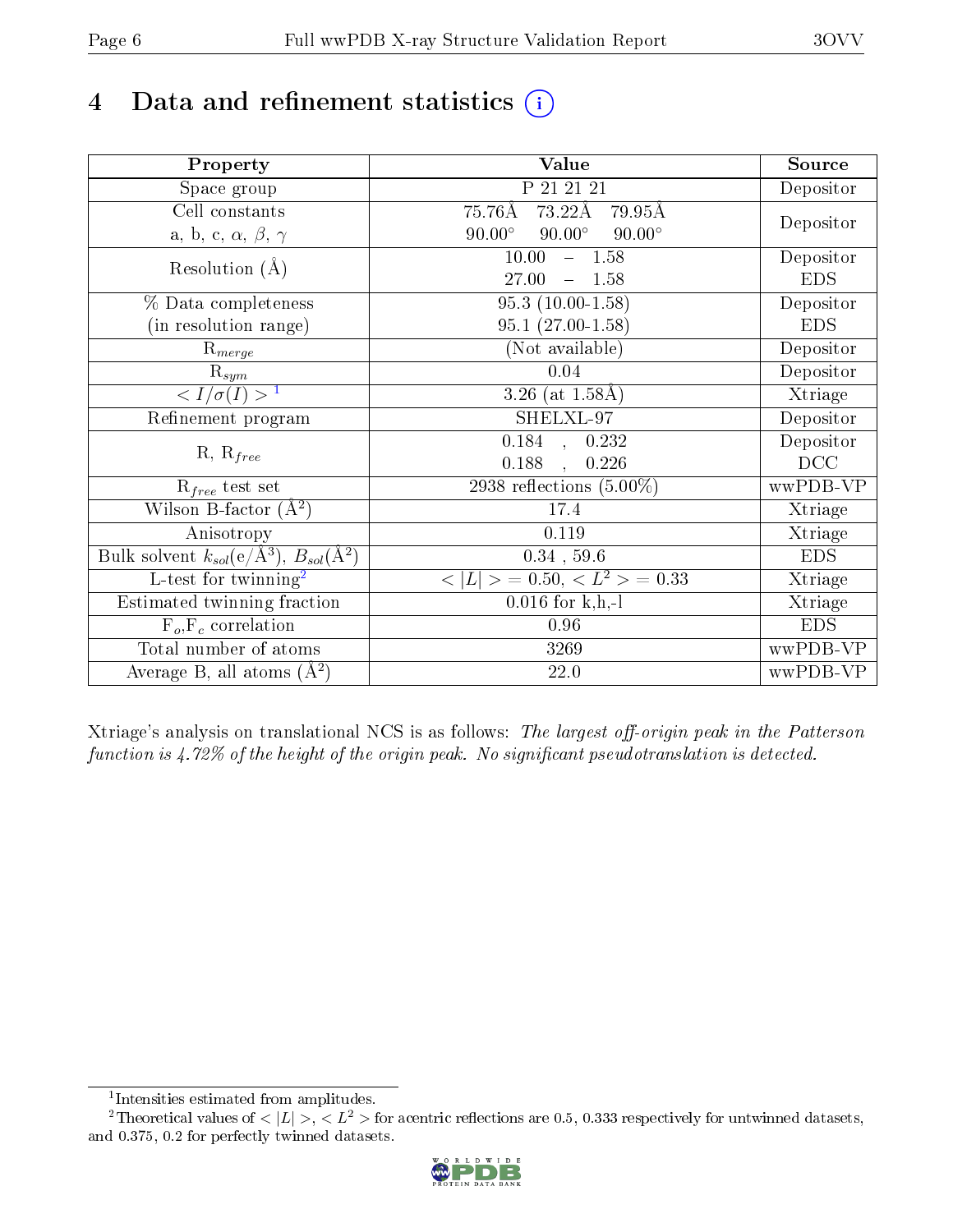## 5 Model quality  $(i)$

### 5.1 Standard geometry  $(i)$

Bond lengths and bond angles in the following residue types are not validated in this section: TPO, 1SB, BUD, SEP

The Z score for a bond length (or angle) is the number of standard deviations the observed value is removed from the expected value. A bond length (or angle) with  $|Z| > 5$  is considered an outlier worth inspection. RMSZ is the root-mean-square of all Z scores of the bond lengths (or angles).

| Mol | Chain |      | Bond lengths | Bond angles |                      |  |
|-----|-------|------|--------------|-------------|----------------------|--|
|     |       | RMSZ | # $ Z >5$    | RMSZ        | # $ Z  > 5$          |  |
|     |       | 0.48 | 0/2832       | 1.24        | $20/3831(0.5\%)$     |  |
| 2   | В     | 0.48 | 0/155        | 1.41        | $2/208$ $(1.0\%)$    |  |
| AH  | ΑH    | 0.48 | 0/2987       | 1.25        | $(4039(0.5\%)$<br>22 |  |

Chiral center outliers are detected by calculating the chiral volume of a chiral center and verifying if the center is modelled as a planar moiety or with the opposite hand.A planarity outlier is detected by checking planarity of atoms in a peptide group, atoms in a mainchain group or atoms of a sidechain that are expected to be planar.

|  | $\mid$ Mol $\mid$ Chain $\mid$ #Chirality outliers $\mid$ #Planarity outliers $\mid$ |
|--|--------------------------------------------------------------------------------------|
|  |                                                                                      |

There are no bond length outliers.

All (22) bond angle outliers are listed below:

| Mol            | ${\rm Chain}$  | Res    | <b>Type</b> | Atoms                    | Z       | Observed $(°)$ | Ideal(°) |
|----------------|----------------|--------|-------------|--------------------------|---------|----------------|----------|
| 1              | A              | 144    | $\rm{ARG}$  | $CD-NE- CZ$              | 11.89   | 140.25         | 123.60   |
| 1              | А              | 56     | $\rm{ARG}$  | $NE- CZ-NH1$             | 11.60   | 126.10         | 120.30   |
| 1              | А              | 56     | $\rm{ARG}$  | $NE$ -CZ-NH <sub>2</sub> | $-9.56$ | 115.52         | 120.30   |
| 1              | А              | 190    | $\rm{ARG}$  | $NE$ -CZ-NH <sub>2</sub> | $-9.33$ | 115.63         | 120.30   |
| 1              | А              | 229    | TYR         | $CG$ - $CD1$ - $CE1$     | 8.35    | 127.98         | 121.30   |
| $\overline{2}$ | B              | 15     | $\rm{ARG}$  | $NE$ -CZ-NH <sub>2</sub> | 8.08    | 124.34         | 120.30   |
| 1              | $\overline{A}$ | 190    | $\rm{ARG}$  | $NE- CZ-NH1$             | 7.78    | 124.19         | 120.30   |
| 1              | A              | 229    | <b>TYR</b>  | $CB-CG-CD1$              | 6.69    | 125.01         | 121.00   |
| $\overline{2}$ | B              | 15     | $\rm{ARG}$  | NE-CZ-NH1                | $-6.32$ | 117.14         | 120.30   |
| 1              | A              | 134    | $\rm{ARG}$  | $NE- CZ-NH2$             | $-6.30$ | 117.15         | 120.30   |
| 1              | $\overline{A}$ | 194    | $\rm{ARG}$  | $NE-CZ-NH1$              | $-6.01$ | 117.30         | 120.30   |
| 1              | A              | 321[A] | <b>PRO</b>  | $C-N-CA$                 | 5.83    | 134.55         | 122.30   |
| 1              | А              | 321[B] | <b>PRO</b>  | $C-N-CA$                 | 5.83    | 134.55         | 122.30   |
| 1              | A              | 144    | $\rm{ARG}$  | $NE- CZ-NH2$             | 5.81    | 123.21         | 120.30   |

Continued on next page...

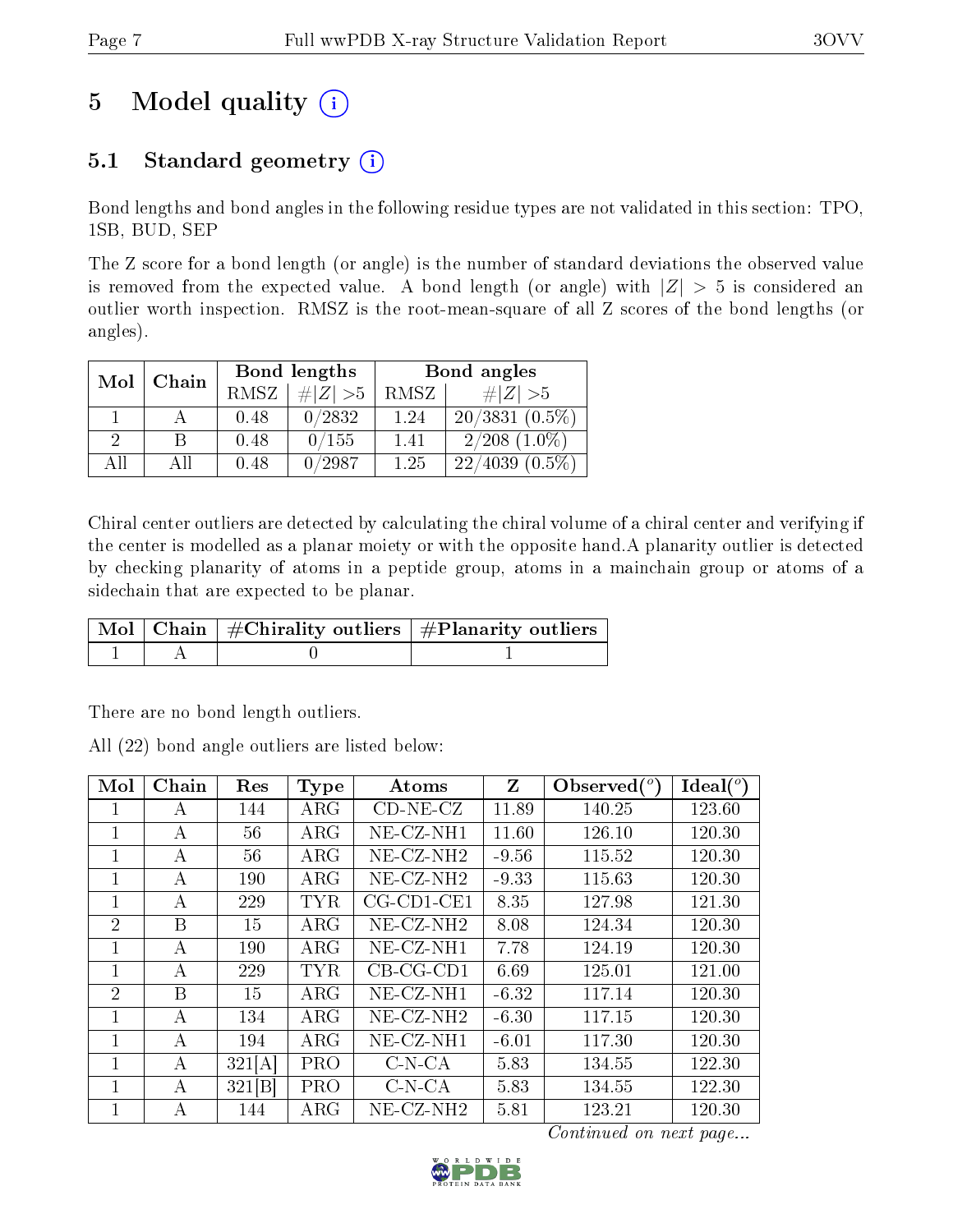| Mol | Chain | Res | Type       | Atoms                 | Z       | Observed $\binom{o}{c}$ | $\text{Ideal}({}^o)$ |
|-----|-------|-----|------------|-----------------------|---------|-------------------------|----------------------|
|     | А     | 45  | $\rm{ARG}$ | NE-CZ-NH <sub>2</sub> | 5.79    | 123.19                  | 120.30               |
|     | А     | 166 | <b>ASP</b> | $CB-CG-OD2$           | $-5.67$ | 113.19                  | 118.30               |
|     | А     | 156 | <b>TYR</b> | $CB-CG-CD1$           | 5.62    | 124.37                  | 121.00               |
|     | А     | 327 | PHE        | $CB-CG-CD2$           | 5.50    | 124.65                  | 120.80               |
|     | А     | 71  | <b>MET</b> | $O-C-N$               | 5.43    | 131.39                  | 122.70               |
|     | А     | 270 | $\rm{ARG}$ | NE-CZ-NH1             | 5.32    | 122.96                  | 120.30               |
|     | А     | 144 | $\rm{ARG}$ | NE-CZ-NH1             | $-5.16$ | 117.72                  | 120.30               |
|     |       | 133 | $\rm{ARG}$ | NE-CZ-NH1             | $-5.01$ | 117.80                  | 120.30               |

Continued from previous page...

There are no chirality outliers.

All (1) planarity outliers are listed below:

| Mol | Chain | $\operatorname{Res}$ | $\top$ Type $\top$ | Group     |
|-----|-------|----------------------|--------------------|-----------|
|     |       | 338                  |                    | Mainchain |

#### $5.2$  Too-close contacts  $(i)$

In the following table, the Non-H and H(model) columns list the number of non-hydrogen atoms and hydrogen atoms in the chain respectively. The H(added) column lists the number of hydrogen atoms added and optimized by MolProbity. The Clashes column lists the number of clashes within the asymmetric unit, whereas Symm-Clashes lists symmetry related clashes.

|  |      | Mol   Chain   Non-H   H(model) | H(added) | $Clashes$   Symm-Clashes |
|--|------|--------------------------------|----------|--------------------------|
|  | 2757 |                                | 2719     |                          |
|  | 153  |                                | 144      |                          |
|  |      |                                | 15       |                          |
|  |      |                                | 10       |                          |
|  | 303  |                                |          |                          |
|  | 29   |                                |          |                          |
|  | 3269 |                                | 2888     |                          |

The all-atom clashscore is defined as the number of clashes found per 1000 atoms (including hydrogen atoms). The all-atom clashscore for this structure is 1.

All (6) close contacts within the same asymmetric unit are listed below, sorted by their clash magnitude.

| Atom-1              | Atom-2         |      | Clash<br>overlap $(A)$ |
|---------------------|----------------|------|------------------------|
| 1: A: 105: LYS: HE2 | 5:A:7295:HOH:O | 2.05 | $0.55^{\circ}$         |
| 1: A:279: LYS: NZ   | 5:A:7285:HOH:O | 2.50 | 9.45                   |

Continued on next page...

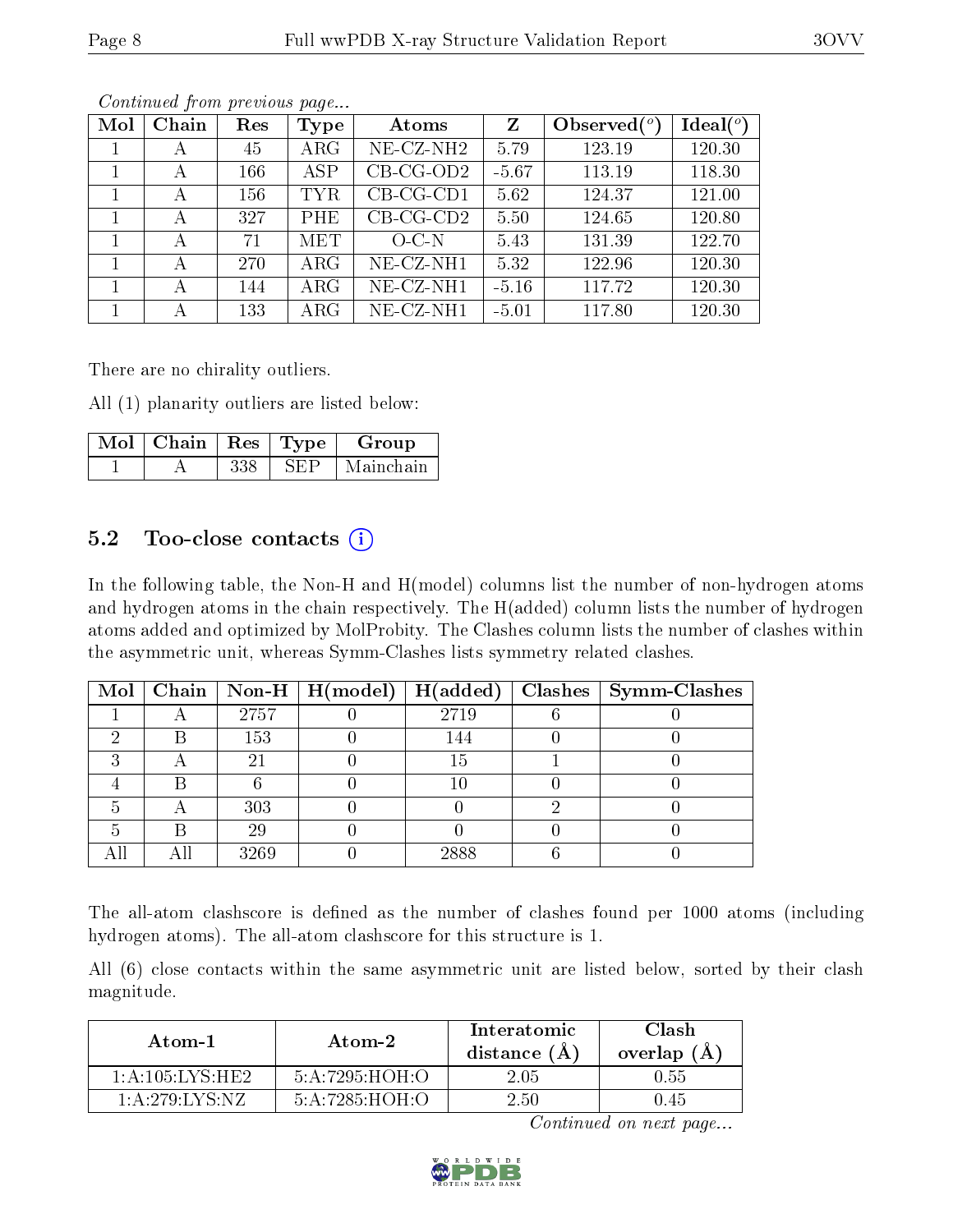| Atom-1             | Atom-2             | Interatomic<br>distance $(\AA)$ | Clash<br>overlap $(\AA)$ |  |
|--------------------|--------------------|---------------------------------|--------------------------|--|
| $1: A:238:$ PHE:CZ | 1: A:255: VAL:HG22 | 2.53                            | 0.44                     |  |
| 1: A: 128: MET:CE  | 1: A:180: ILE:HD11 | 2.48                            | 0.43                     |  |
| 1:A:211:LEU:CD1    | 1: A:213: LYS: HE3 | 2.50                            | 0.41                     |  |
| 1:A:57[A]:VAL:HG23 | 3: A:2001:1SB:HG   | 2.01                            | በ 41                     |  |

Continued from previous page...

There are no symmetry-related clashes.

### 5.3 Torsion angles (i)

#### 5.3.1 Protein backbone  $(i)$

In the following table, the Percentiles column shows the percent Ramachandran outliers of the chain as a percentile score with respect to all X-ray entries followed by that with respect to entries of similar resolution.

The Analysed column shows the number of residues for which the backbone conformation was analysed, and the total number of residues.

| Mol | Chain | Analysed        | Favoured    |          | Allowed   Outliers   Percentiles |
|-----|-------|-----------------|-------------|----------|----------------------------------|
|     |       | $343/351(98\%)$ | $335(98\%)$ | $8(2\%)$ | 100<br>100 <b>  </b>             |
|     | В     | $18/20(90\%)$   | $18(100\%)$ |          | 100<br>100                       |
| All | All   | 361/371(97%)    | 353 (98%)   | $8(2\%)$ | 100<br>100                       |

There are no Ramachandran outliers to report.

#### 5.3.2 Protein sidechains  $\left( \mathbf{i} \right)$

In the following table, the Percentiles column shows the percent sidechain outliers of the chain as a percentile score with respect to all X-ray entries followed by that with respect to entries of similar resolution.

The Analysed column shows the number of residues for which the sidechain conformation was analysed, and the total number of residues.

| Mol | Chain | Analysed        | Rotameric   Outliers |          | Percentiles       |
|-----|-------|-----------------|----------------------|----------|-------------------|
|     |       | $287/304(94\%)$ | 284 $(99\%)$         | $3(1\%)$ | 76<br>59          |
|     |       | $14/15(93\%)$   | $13(93\%)$           | $1(7\%)$ | $\boxed{2}$<br>14 |
| All | All   | $301/319(94\%)$ | 297 $(99\%)$         | $4(1\%)$ | 67<br>48          |

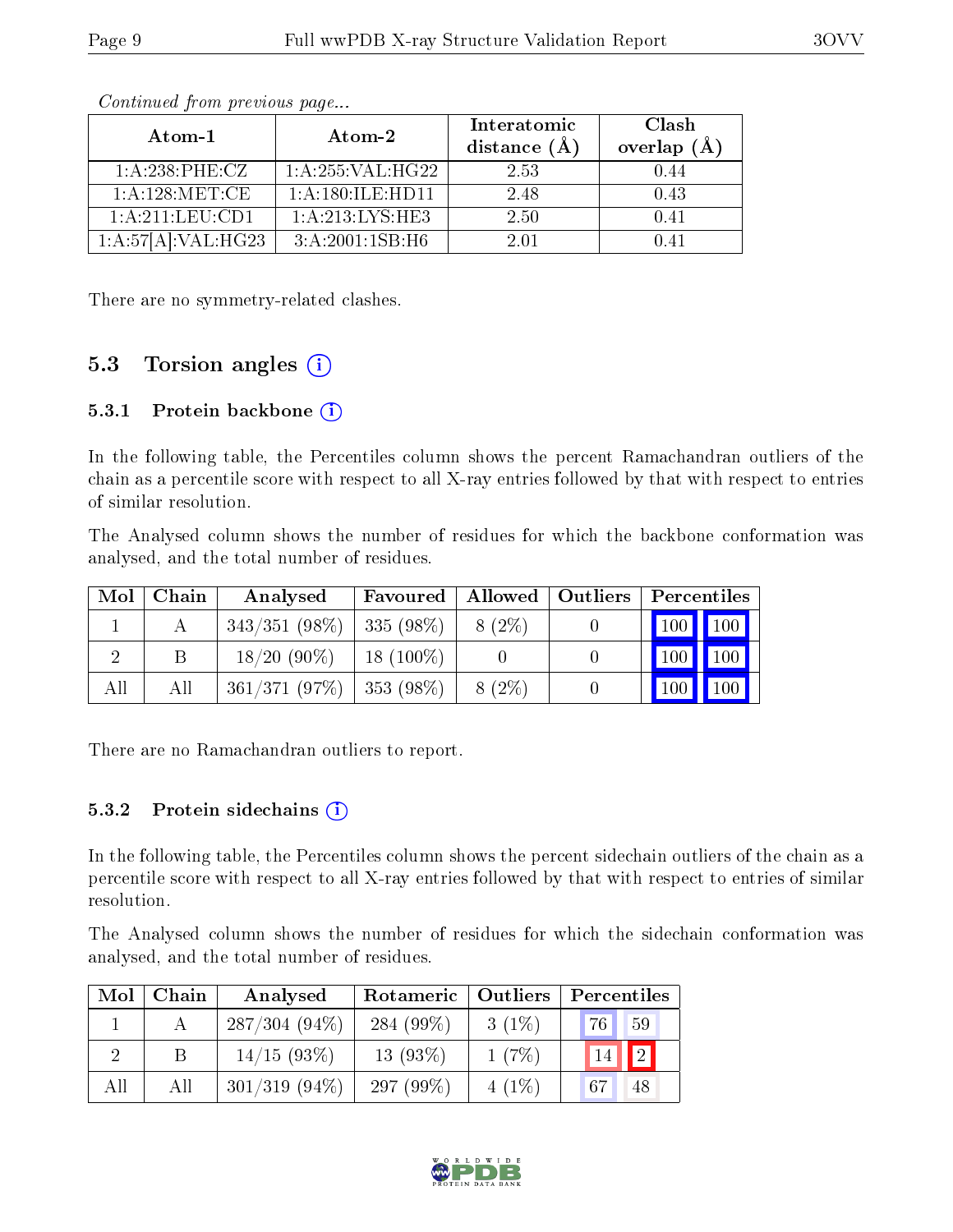All (4) residues with a non-rotameric sidechain are listed below:

| Mol | Chain | Res | Type |
|-----|-------|-----|------|
|     |       | 198 | LEU  |
|     |       | 217 | LYS  |
|     |       | 263 | SER. |
|     |       | 22  | H.F  |

Some sidechains can be flipped to improve hydrogen bonding and reduce clashes. All (1) such sidechains are listed below:

| Mol | Chain | $\pm$ Res $^+$ | Type |
|-----|-------|----------------|------|
|     |       |                |      |

#### 5.3.3 RNA [O](https://www.wwpdb.org/validation/2017/XrayValidationReportHelp#rna)i

There are no RNA molecules in this entry.

### 5.4 Non-standard residues in protein, DNA, RNA chains (i)

2 non-standard protein/DNA/RNA residues are modelled in this entry.

In the following table, the Counts columns list the number of bonds (or angles) for which Mogul statistics could be retrieved, the number of bonds (or angles) that are observed in the model and the number of bonds (or angles) that are dened in the Chemical Component Dictionary. The Link column lists molecule types, if any, to which the group is linked. The Z score for a bond length (or angle) is the number of standard deviations the observed value is removed from the expected value. A bond length (or angle) with  $|Z| > 2$  is considered an outlier worth inspection. RMSZ is the root-mean-square of all Z scores of the bond lengths (or angles).

| Mol |            | $\mid$ Chain $\mid$ Res $\mid$ |     |  |         |      |             | $Link \mid$ |      | Bond lengths      |  |  | Bond angles |  |
|-----|------------|--------------------------------|-----|--|---------|------|-------------|-------------|------|-------------------|--|--|-------------|--|
|     | Type       |                                |     |  | Counts  | RMSZ | # $ Z  > 2$ | Counts      | RMSZ | Z                 |  |  |             |  |
|     | <b>SEP</b> |                                | 338 |  | 8,9,10  | 2.08 | $(12\%)$    | 8,12,14     | 2.18 | $\triangle(12\%)$ |  |  |             |  |
|     | TPO        |                                | 197 |  | 8,10,11 | 08.1 | $(12\%)$    | 10, 14, 16  | 1.23 | $\sim (10\%)$     |  |  |             |  |

In the following table, the Chirals column lists the number of chiral outliers, the number of chiral centers analysed, the number of these observed in the model and the number defined in the Chemical Component Dictionary. Similar counts are reported in the Torsion and Rings columns. '-' means no outliers of that kind were identified.

|     |     |  | Mol   Type   Chain   Res   Link   Chirals   Torsions   Rings |  |
|-----|-----|--|--------------------------------------------------------------|--|
| SEP | 338 |  | 4/5/8/10                                                     |  |
| TPO | 197 |  | 0/9/11/13                                                    |  |

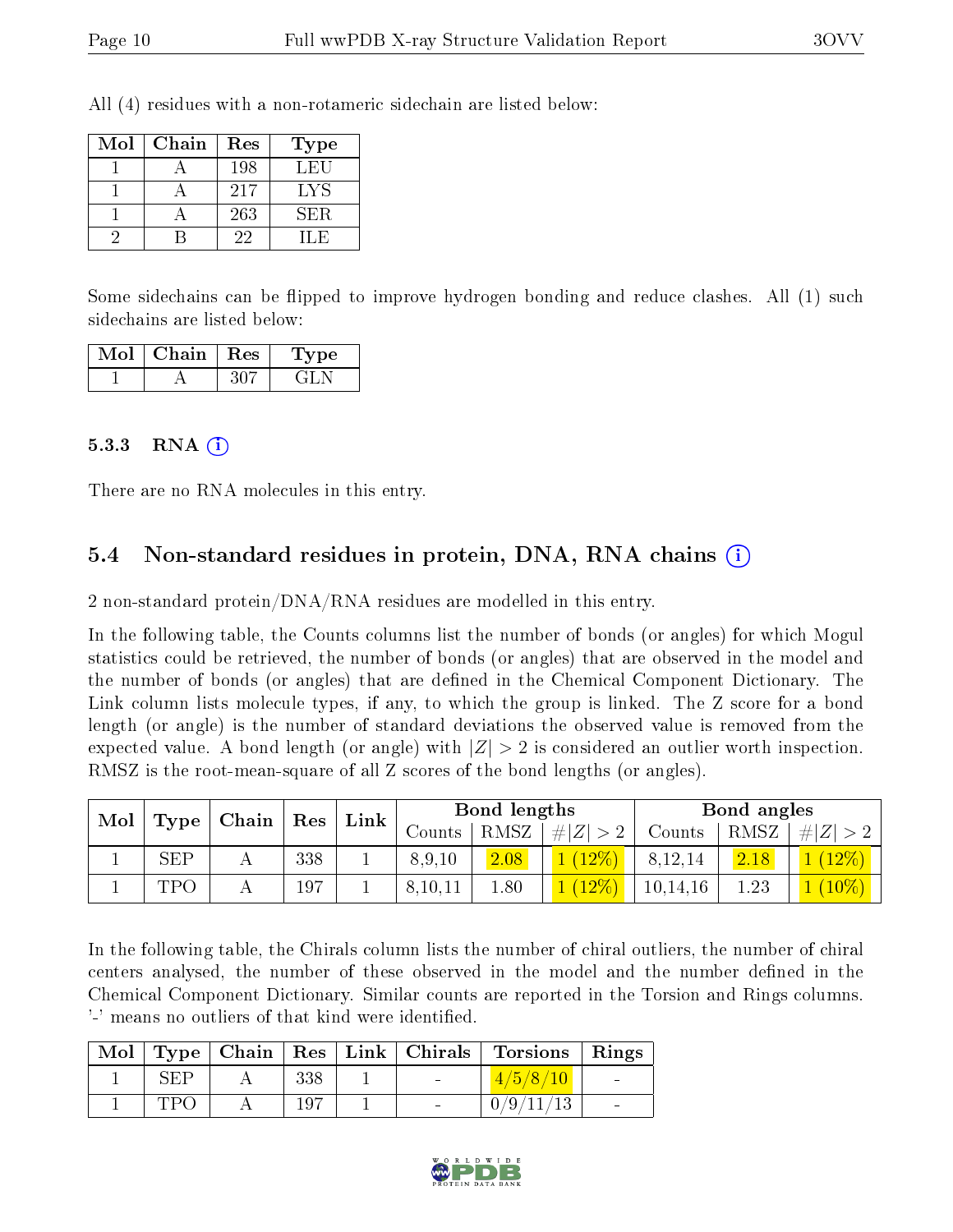| Mol |     |     | $\vert$ Chain $\vert$ Res $\vert$ Type $\vert$ Atoms $\vert$ | $\mathbf{Z}$ . | $\vert$ Observed( $\AA$ ) $\vert$ Ideal( $\AA$ ) |  |
|-----|-----|-----|--------------------------------------------------------------|----------------|--------------------------------------------------|--|
|     | 338 | SEP |                                                              | 5.52           |                                                  |  |
|     |     | ドセム |                                                              |                |                                                  |  |

All (2) bond length outliers are listed below:

All (2) bond angle outliers are listed below:

| Mol | Chain |     | Res   Type | Atoms    |         | Observed $(°)$ | . Ideal( $^o$ ) |
|-----|-------|-----|------------|----------|---------|----------------|-----------------|
|     |       | 338 | SEP        | OG-CB-CA | 5.43    | 113.43         | 108.14          |
|     |       | 197 | TPO        | $O-C-CA$ | $-2.64$ | 117.86         | 194-7           |

There are no chirality outliers.

All (4) torsion outliers are listed below:

| Mol | ∣ Chain | Res | <b>Type</b> | Atoms         |
|-----|---------|-----|-------------|---------------|
|     |         | 338 | SEP         | $CB-OG-P-O1P$ |
|     |         | 338 | SEP         | N-CA-CB-OG    |
|     |         | 338 | <b>SEP</b>  | $CB-OG-P-O2P$ |
|     |         | 338 | SEP         | CA-CB-OG-P    |

There are no ring outliers.

No monomer is involved in short contacts.

#### 5.5 Carbohydrates (i)

There are no carbohydrates in this entry.

#### 5.6 Ligand geometry  $(i)$

2 ligands are modelled in this entry.

In the following table, the Counts columns list the number of bonds (or angles) for which Mogul statistics could be retrieved, the number of bonds (or angles) that are observed in the model and the number of bonds (or angles) that are defined in the Chemical Component Dictionary. The Link column lists molecule types, if any, to which the group is linked. The Z score for a bond length (or angle) is the number of standard deviations the observed value is removed from the expected value. A bond length (or angle) with  $|Z| > 2$  is considered an outlier worth inspection. RMSZ is the root-mean-square of all Z scores of the bond lengths (or angles).

| Mol |     | $\mid$ Type $\mid$ Chain $\mid$ | $\mathbf{Res}$ | Link | Bond lengths |              |             | Bond angles |              |            |
|-----|-----|---------------------------------|----------------|------|--------------|--------------|-------------|-------------|--------------|------------|
|     |     |                                 |                |      | Counts       | RMSZ         | $\# Z  > 2$ | Counts      | $+$ RMSZ $+$ | $\# Z >$   |
|     | 1SB |                                 | 2001           |      | 22, 22, 22   | $1.30^\circ$ | 3(13%)      | 28, 28, 28  | 2.54         | $+13(46%)$ |

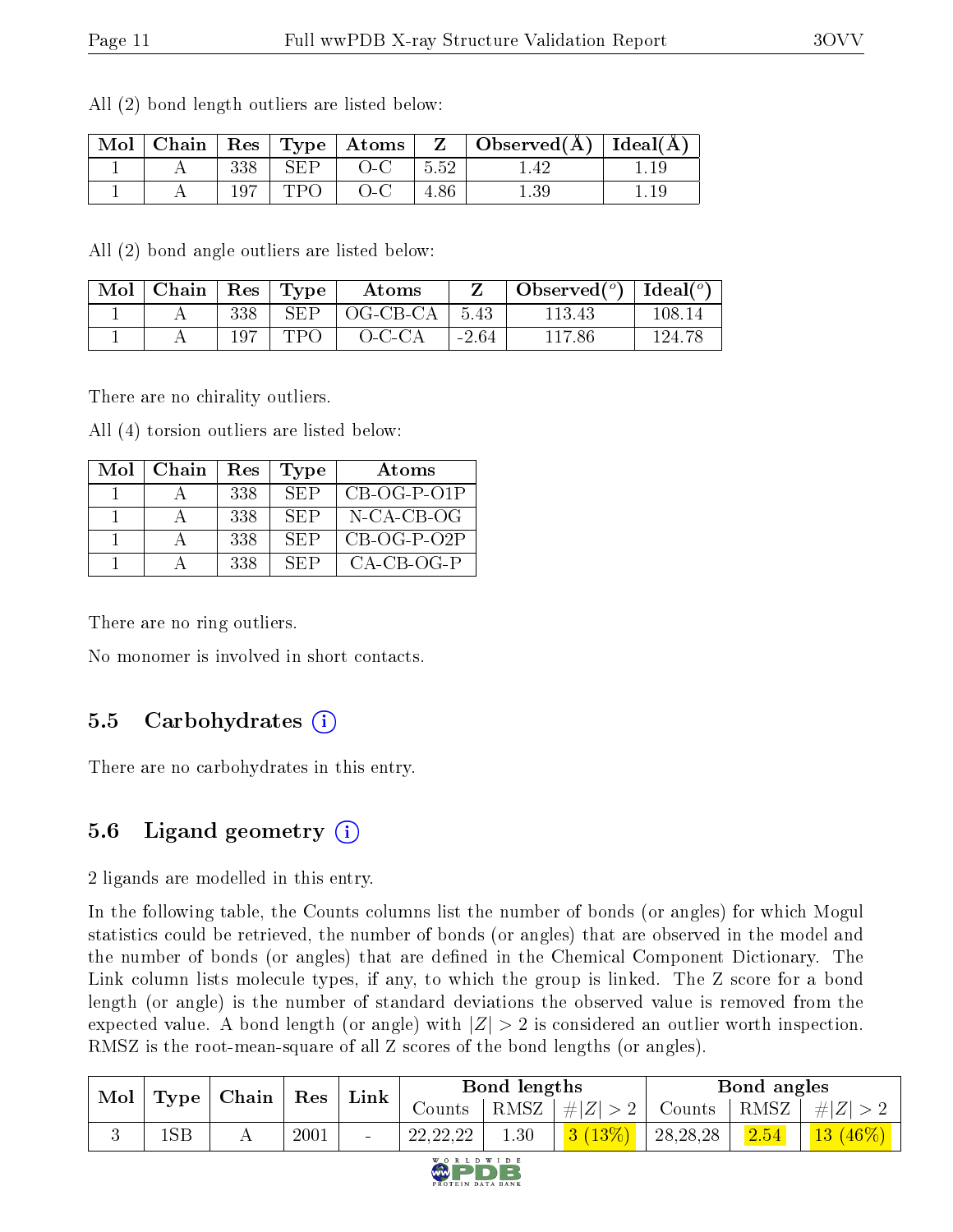| Mol<br>Type | $\mid$ Chain | Res | Link | Bond lengths |        |      | Bond angles     |        |                  |           |
|-------------|--------------|-----|------|--------------|--------|------|-----------------|--------|------------------|-----------|
|             |              |     |      |              | Counts |      | RMSZ $ #Z  > 2$ | Counts | $\pm$ RMSZ $\pm$ | $\pm  Z $ |
|             | <b>BUD</b>   |     | 3001 | $\sim$       | 4.5.5  | 0.86 |                 | 6,6,6  | $\rm 0.92$       |           |

In the following table, the Chirals column lists the number of chiral outliers, the number of chiral centers analysed, the number of these observed in the model and the number defined in the Chemical Component Dictionary. Similar counts are reported in the Torsion and Rings columns. '-' means no outliers of that kind were identified.

| Mol |     |      |        | Type   Chain   Res   Link   Chirals | <b>Torsions</b>          | Rings                    |
|-----|-----|------|--------|-------------------------------------|--------------------------|--------------------------|
|     |     | 2001 | $\sim$ | <b>Contract Contract Contract</b>   | $0/12/12/12$   $0/2/2/2$ |                          |
|     | BUD | 3001 | $\sim$ | $\overline{\phantom{0}}$            | 4/                       | $\overline{\phantom{a}}$ |

All (3) bond length outliers are listed below:

| Mol | Chain |      | $\pm$ Res $\pm$ Type $\pm$ | $\boldsymbol{\mathrm{Atoms}}$ |        | $\Box$ Observed(A) $\Box$ | Ideal $(A)$ |
|-----|-------|------|----------------------------|-------------------------------|--------|---------------------------|-------------|
|     |       | 2001 | $1\mathrm{SB}$             | $C2-C1$                       | $-341$ | 1.46                      | 1.51        |
|     |       | 2001 | 1SB.                       | $C13-C12$                     | 2.26   | 1.42                      | $1.38\,$    |
|     |       | 2001 | .SR                        | N1-N2                         | 2.03   |                           |             |

All (13) bond angle outliers are listed below:

| Mol | Chain | Res  | <b>Type</b> | Atoms                                             | Z       | Observed $\binom{o}{c}$ | Ideal $(^\circ)$ |
|-----|-------|------|-------------|---------------------------------------------------|---------|-------------------------|------------------|
| 3   | А     | 2001 | 1SB         | $C9-C11-C1$                                       | $-5.71$ | 113.44                  | 119.73           |
| 3   | А     | 2001 | 1SB         | $C3-N1-N2$                                        | 4.69    | 127.32                  | 120.05           |
| 3   | А     | 2001 | 1SB         | $C12-C5-C4$                                       | 4.21    | 129.78                  | 120.81           |
| 3   | А     | 2001 | 1SB         | $C5-C4-N2$                                        | $-3.93$ | 114.83                  | 121.27           |
| 3   | А     | 2001 | 1SB         | $C8-C9-C11$                                       | 3.91    | 125.91                  | 120.53           |
| 3   | А     | 2001 | 1SB         | $C16-C5-C4$                                       | $-3.55$ | 113.26                  | 120.81           |
| 3   | А     | 2001 | 1SB         | C12-C13-C14                                       | 3.52    | 123.73                  | 119.88           |
| 3   | А     | 2001 | 1SB         | $C2-C3-N1$                                        | 3.14    | 122.64                  | 116.90           |
| 3   | А     | 2001 | 1SB         | $C8-C7-C6$                                        | $-2.31$ | 116.97                  | 120.25           |
| 3   | A     | 2001 | 1SB         | $\overline{O}1$ -C3-N1                            | $-2.28$ | 117.70                  | 122.02           |
| 3   | А     | 2001 | 1SB         | C <sub>15</sub> -C <sub>14</sub> -C <sub>13</sub> | $-2.10$ | 116.23                  | 119.77           |
| 3   | А     | 2001 | 1SB         | $C2-C1-C6$                                        | $-2.09$ | 117.89                  | 120.89           |
| 3   | А     | 2001 | 1SB         | $C7-C6-C1$                                        | 2.08    | 123.82                  | 120.63           |

There are no chirality outliers.

There are no torsion outliers.

There are no ring outliers.

1 monomer is involved in 1 short contact:

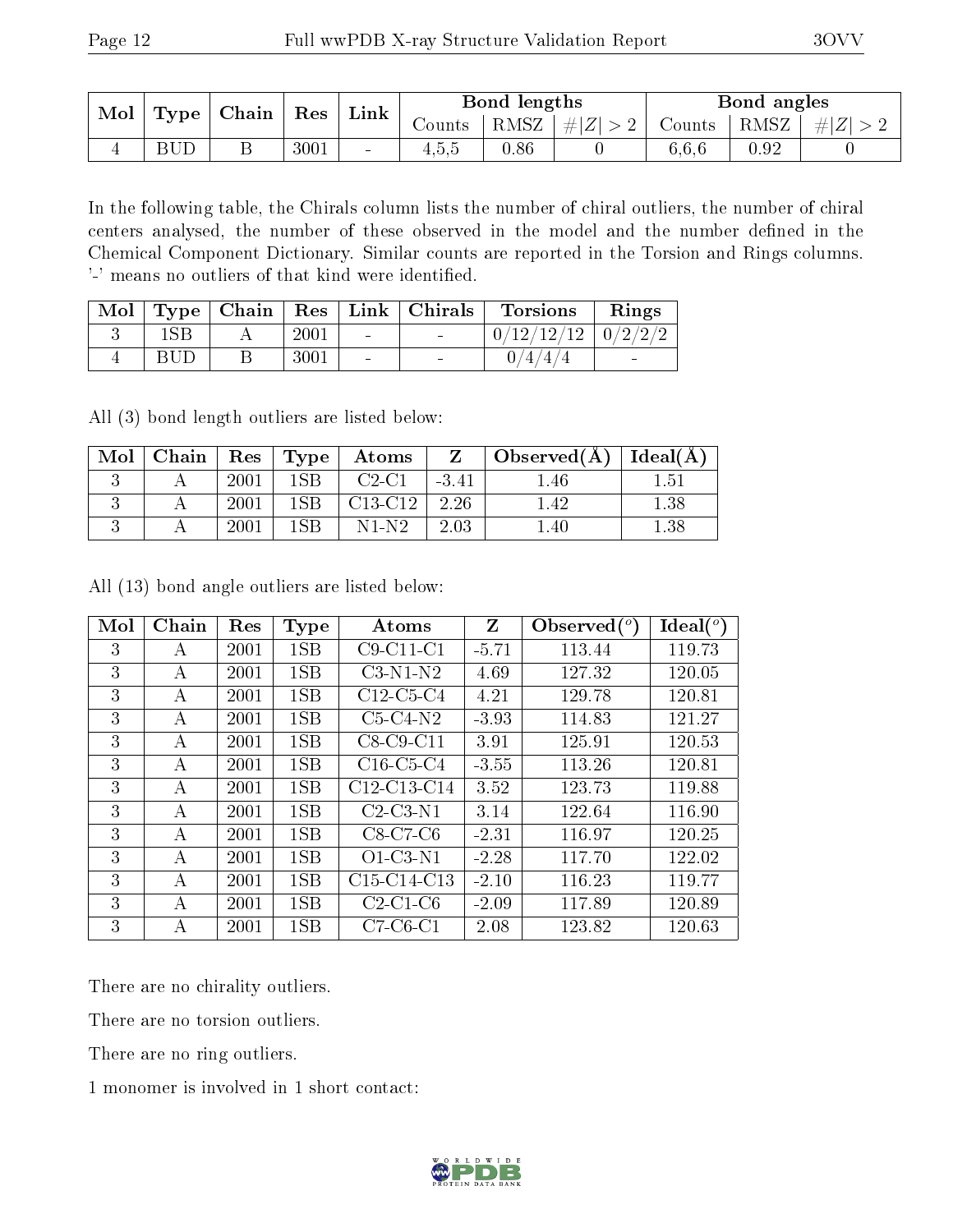|  |      |              | $\mid$ Mol $\mid$ Chain $\mid$ Res $\mid$ Type $\mid$ Clashes $\mid$ Symm-Clashes $\mid$ |
|--|------|--------------|------------------------------------------------------------------------------------------|
|  | 2001 | $\perp$ 1SB. |                                                                                          |

The following is a two-dimensional graphical depiction of Mogul quality analysis of bond lengths, bond angles, torsion angles, and ring geometry for all instances of the Ligand of Interest. In addition, ligands with molecular weight > 250 and outliers as shown on the validation Tables will also be included. For torsion angles, if less then 5% of the Mogul distribution of torsion angles is within 10 degrees of the torsion angle in question, then that torsion angle is considered an outlier. Any bond that is central to one or more torsion angles identified as an outlier by Mogul will be highlighted in the graph. For rings, the root-mean-square deviation (RMSD) between the ring in question and similar rings identified by Mogul is calculated over all ring torsion angles. If the average RMSD is greater than 60 degrees and the minimal RMSD between the ring in question and any Mogul-identified rings is also greater than 60 degrees, then that ring is considered an outlier. The outliers are highlighted in purple. The color gray indicates Mogul did not find sufficient equivalents in the CSD to analyse the geometry.



#### 5.7 [O](https://www.wwpdb.org/validation/2017/XrayValidationReportHelp#nonstandard_residues_and_ligands)ther polymers (i)

There are no such residues in this entry.

#### 5.8 Polymer linkage issues (i)

There are no chain breaks in this entry.

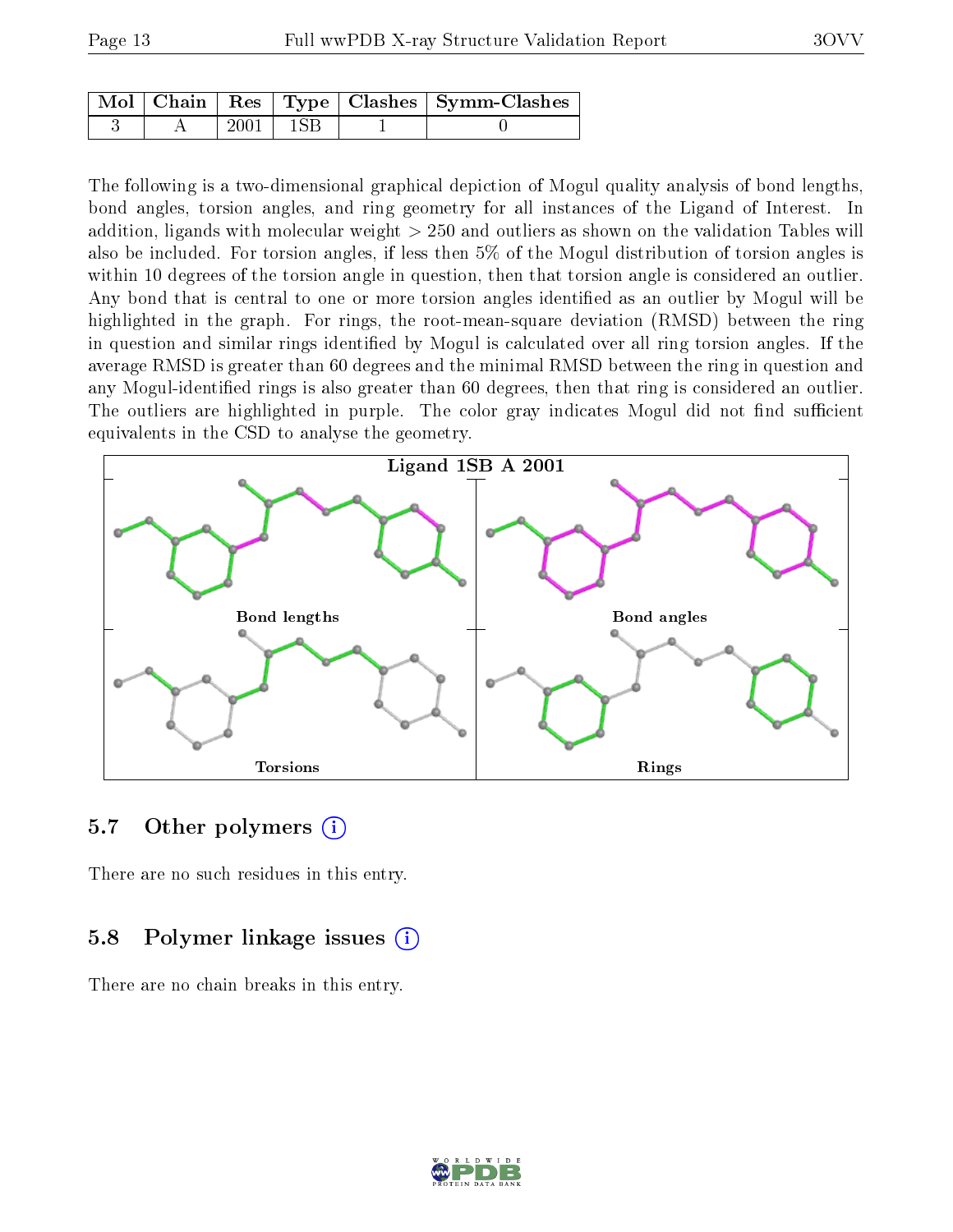## 6 Fit of model and data  $\circ$

### 6.1 Protein, DNA and RNA chains (i)

In the following table, the column labelled  $#RSRZ>2'$  contains the number (and percentage) of RSRZ outliers, followed by percent RSRZ outliers for the chain as percentile scores relative to all X-ray entries and entries of similar resolution. The OWAB column contains the minimum, median,  $95<sup>th</sup>$  percentile and maximum values of the occupancy-weighted average B-factor per residue. The column labelled  $Q< 0.9$  lists the number of (and percentage) of residues with an average occupancy less than 0.9.

| Mol | Chain | Analysed        | ${ <\hspace{-1.5pt}{\mathrm{RSRZ}} \hspace{-1.5pt}>}$ | $\rm \#RSRZ{>}2$     | $\mid$ OWAB(Å <sup>2</sup> ) $\mid$ Q<0.9 |  |
|-----|-------|-----------------|-------------------------------------------------------|----------------------|-------------------------------------------|--|
|     |       | $335/351(95\%)$ | 0.15                                                  | $12(3\%)$ 42<br>(44) | 13, 20, 36, 53                            |  |
|     |       | $20/20$ (100\%) | $-0.10$                                               | 29<br>$1(5\%)$ 28    | 15, 17, 43, 51                            |  |
| All | All   | $355/371(95\%)$ | 0.13                                                  | $13(3\%)$ $41$ $42$  | $\vert$ 13, 20, 36, 53                    |  |

All (13) RSRZ outliers are listed below:

| Mol            | Chain | Res    | Type       | <b>RSRZ</b> |
|----------------|-------|--------|------------|-------------|
| $\mathbf 1$    | A     | 321[A] | PRO        | 4.0         |
| $\mathbf{1}$   | А     | 15     | VAL        | 3.0         |
| $\overline{2}$ | B     | 24     | <b>ASP</b> | 3.0         |
| $\mathbf{1}$   | A     | 244    | ILE        | 3.0         |
| 1              | А     | 104[A] | VAL        | 2.6         |
| $\mathbf{1}$   | A     | 226    | <b>VAL</b> | 2.4         |
| 1              | A     | 318    | PHE        | 2.4         |
| 1              | А     | 253    | GLY        | 2.3         |
| $\mathbf{1}$   | А     | 278    | $\tt{THR}$ | 2.3         |
| 1              | А     | 14     | SER        | 2.3         |
| 1              | А     | 20     | ALA        | 2.2         |
| 1              | A     | 18     | PHE        | 2.2         |
| 1              | А     | 227    | LEU        | 2.1         |

### 6.2 Non-standard residues in protein, DNA, RNA chains (i)

In the following table, the Atoms column lists the number of modelled atoms in the group and the number defined in the chemical component dictionary. The B-factors column lists the minimum, median,  $95<sup>th</sup>$  percentile and maximum values of B factors of atoms in the group. The column labelled  $Q< 0.9$ ' lists the number of atoms with occupancy less than 0.9.

|     |  |       |      |      | $\perp$ Mol $\mid$ Type $\mid$ Chain $\mid$ Res $\mid$ Atoms $\mid$ RSCC $\mid$ RSR $\mid$ B-factors(Å <sup>2</sup> ) $\mid$ Q<0.9 |  |
|-----|--|-------|------|------|------------------------------------------------------------------------------------------------------------------------------------|--|
| SFP |  | 10/11 | 0.96 | 0.08 | 22, 25, 31, 32                                                                                                                     |  |

Continued on next page...

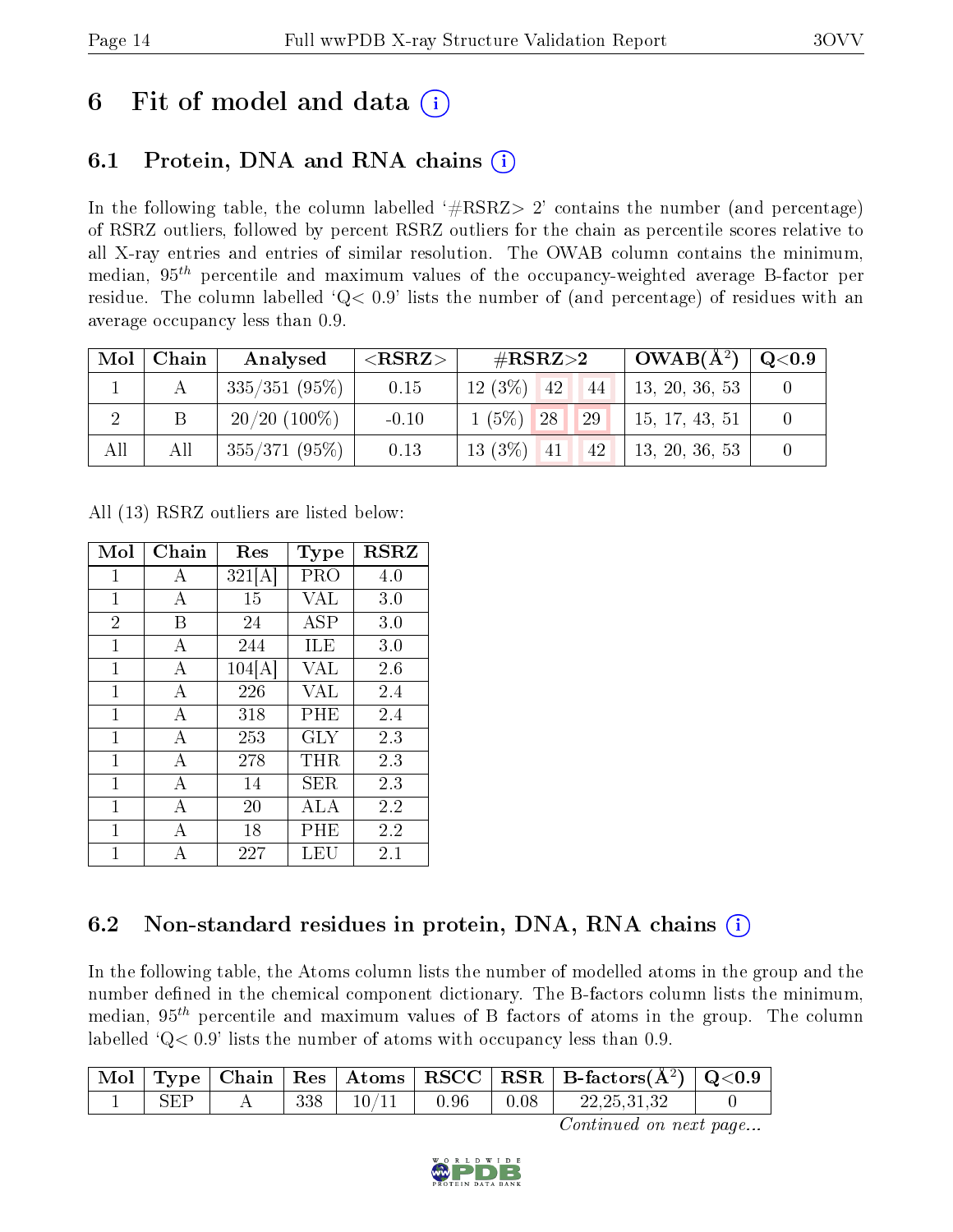Continued from previous page...

|     |  |                 |                                                                      | Mol   Type   Chain   Res   Atoms   RSCC   RSR   B-factors $(A^2)$   Q<0.9 |  |
|-----|--|-----------------|----------------------------------------------------------------------|---------------------------------------------------------------------------|--|
| TPO |  | $197$   $11/12$ | $\begin{array}{ c c c c c } \hline 0.98 & 0.05 \ \hline \end{array}$ | 12,14,17,20                                                               |  |

#### 6.3 Carbohydrates (i)

There are no carbohydrates in this entry.

### 6.4 Ligands  $(i)$

In the following table, the Atoms column lists the number of modelled atoms in the group and the number defined in the chemical component dictionary. The B-factors column lists the minimum, median,  $95<sup>th</sup>$  percentile and maximum values of B factors of atoms in the group. The column labelled  $Q< 0.9$ ' lists the number of atoms with occupancy less than 0.9.

| $\vert$ Mol $\vert$ Type $\vert$ |      |       |      |      | Chain   Res   Atoms   RSCC   RSR   B-factors $(A^2)$   Q<0.9 |  |
|----------------------------------|------|-------|------|------|--------------------------------------------------------------|--|
| BUD                              | 3001 | 6/6   | 0.80 | 0.14 | 21, 26, 28, 28                                               |  |
| 1SB                              | 2001 | 21/21 | 0.95 | 0.09 | 13.17.17.19                                                  |  |

The following is a graphical depiction of the model fit to experimental electron density of all instances of the Ligand of Interest. In addition, ligands with molecular weight  $> 250$  and outliers as shown on the geometry validation Tables will also be included. Each fit is shown from different orientation to approximate a three-dimensional view.